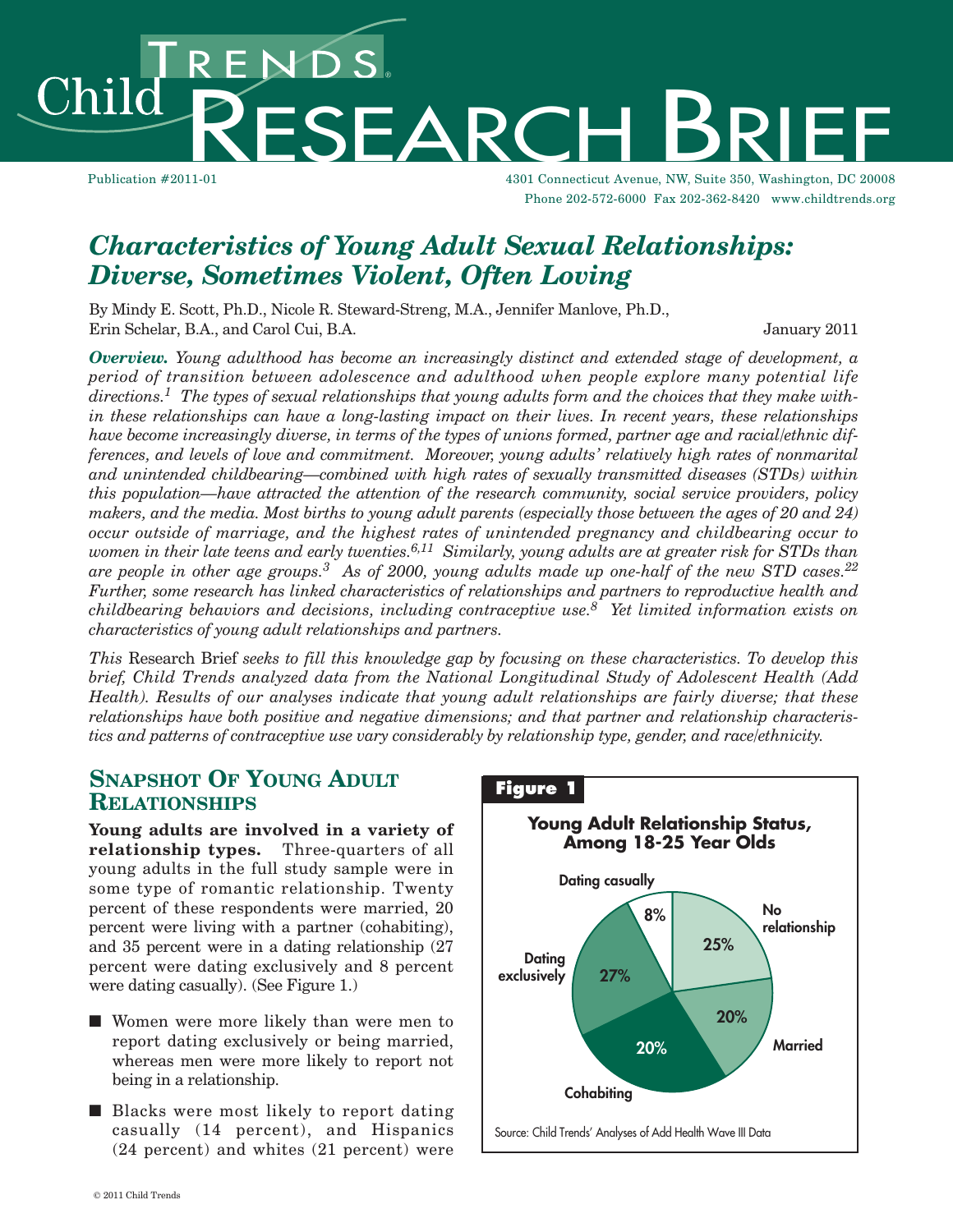## **ABOUT THE DATA SOURCE FOR THIS BRIEF**

The National Longitudinal Study of Adolescent Health (Add Health) is a nationally representative survey of U.S. students who were in seventh through 12th grades in 1994-1995. It was designed to provide a broad understanding of the health and well-being of adolescents and their subsequent development by following respondents over time into young adulthood.<sup>12</sup> The third phase of the survey (Wave III), which interviewed participants in 2001-2002, collected information about unique areas of young adults' lives, including relationship and marital histories. Child Trends' initial study sample from Wave III included 14,322 young adults between the ages of 18 and 25. For analyses of young adults' current relationships, we further restricted the sample to 7,539 heterosexual young adults between the ages of 18 and 25 who were currently in sexual relationships. Women accounted for 49 percent of the sample of young adults in current sexual relationships. The sample's racial/ethnic breakdown was as follows: 68 percent non-Hispanic white; 16 percent non-Hispanic black; 12 percent Hispanic; and 4 percent Asian. All analyses were weighted to present population-level estimates, and all differences presented in this brief are significant  $(p>0.05)$ . We include results of our analyses for the full sample, as well as our analyses by gender, race/ethnicity, and relationship status.

most likely to be married. Whites, blacks, and Hispanics reported similar levels of cohabitation (20, 21, and 19 percent respectively) whereas Asians were less likely to do so (17 percent).

Overall, 90 percent of young adults reported that they were heterosexual. <sup>a</sup> The results presented throughout the remainder of this Research Brief describe young adults who identified themselves as strictly heterosexual, who were in a current relationship (including marriage), and who had had sex with their current partner.

## **PARTNER CHARACTERISTICS**

**Young adult men and women show differences when it comes to partner age.** On average, young adult relationships involve men and women of similar ages (within three years); however, young adult women were more likely than were young adult men to have an older partner.

- Three-quarters (75 percent) of men reported that their partner was within three years of their age, compared with 56 percent of women who were close in age to their partner. (See Figure 2.)
- Women were four times as likely as were men to have a partner who was three or more years older (40 percent versus 10 percent). (See Figure 2.)
- Men were more than three times as likely as were women to have a partner who was three or more years younger (15 percent versus 4 percent). (See Figure 2.)



**Married and cohabiting young adults are more likely to have older partners than are young adults in less committed relationships.** Analyses indicate that nearly 33 percent of married young adults and 31 percent of cohabiting young adults reported that their partner was three or more years older, compared with 21 percent of young adults who were dating (both casually and exclusively, results not shown).

■ Young adults who were dating exclusively were somewhat more likely than were those who were married and cohabiting to have a partner who was within three years of their age (69

aRespondents were asked to describe how they think about themselves. The response categories consisted of 100% heterosexual; mostly heterosexual, but somewhat attracted to people of your own sex; bisexual – that is, attracted to men and women equally; mostly homosexual, but somewhat attracted to people of the opposite sex; and 100% homosexual.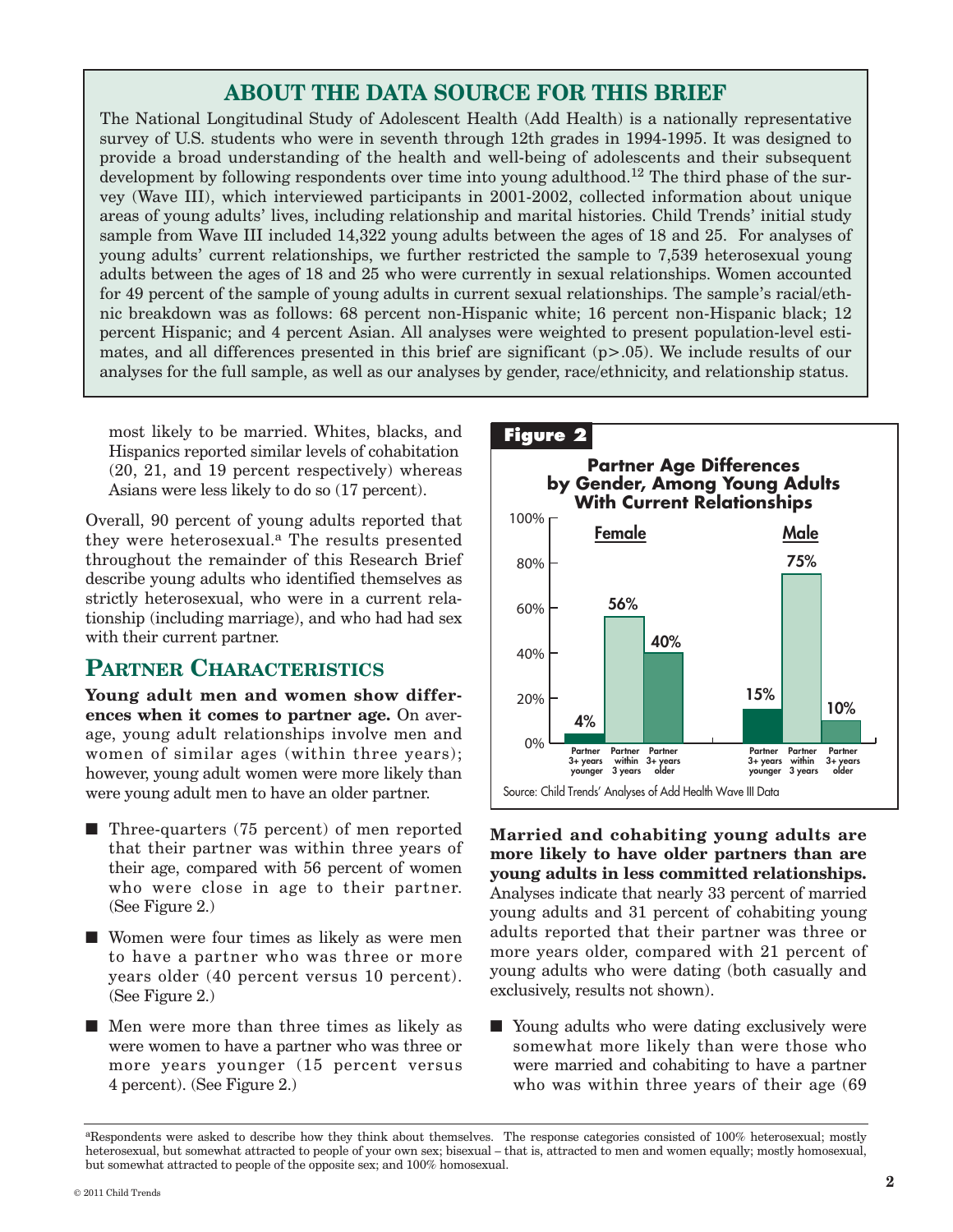percent, compared with 62 percent and 60 percent, respectively).

**One in five young adults is in an interracial relationship.** Twenty percent of young adults across all relationship types reported that their partner was of a different race/ethnicity than their own. The proportion of young adults with a partner of a different race/ethnicity differed by young adults' own race/ethnicity and relationship status.

- Asians and Hispanics were more likely than were whites and blacks to be in interracial relationships (44 percent and 39 percent, compared with 13 percent and 16 percent, respectively). (See Figure 3.)
- Twenty-five percent of cohabiting young adults had a partner of a different race/ethnicity, compared with 14 percent of married young adults and 19 percent of young adults in exclusive dating relationships.
- Married young adults were less likely than were all other young adults to have a partner of a different race/ethnicity.

## **RELATIONSHIP CHARACTERISTICS**

We examined the timing of couples' first sexual experience and the presence or absence of infidelity, violence, and love within their relationship. This information may provide insights into the types of behaviors these couples engage in that may contribute to the quality and stability of their relationships, as well as to their reproductive health behaviors.



**Almost one-third of young adults have sex within four weeks of knowing a partner.** Specifically, thirty-one percent of young adults reported that they had engaged in sex with their partner within the first month of knowing him or her. Five percent knew their partner only one day prior to having sex. Thirty percent of young adults waited one to five months before having sex, and an additional 14 percent waited six to 11 months. One-quarter of young adults in current sexual relationships waited a full year or more. (See Figure 4.)



- Among young adults in dating relationships, those who were dating casually were much more likely than those who were dating exclusively to engage in sex early in the relationship (40 percent versus 27 percent in the first month).
- Thirty percent of young adults who were now married reported that they had waited a year or more after knowing their partner before having sex, compared with 21 percent of young adults who were cohabiting and 24 percent who were dating (both exclusively and casually).
- Women were more likely than were men to wait a year or more before having sex for the first time with their partner (27 percent versus 22 percent). Approximately 36 percent of young adult men had sex with their partner within the first month of knowing that partner, compared with 27 percent of young adult women.

**Young adults are more likely to perceive that a partner has been unfaithful than to report that they have been unfaithful**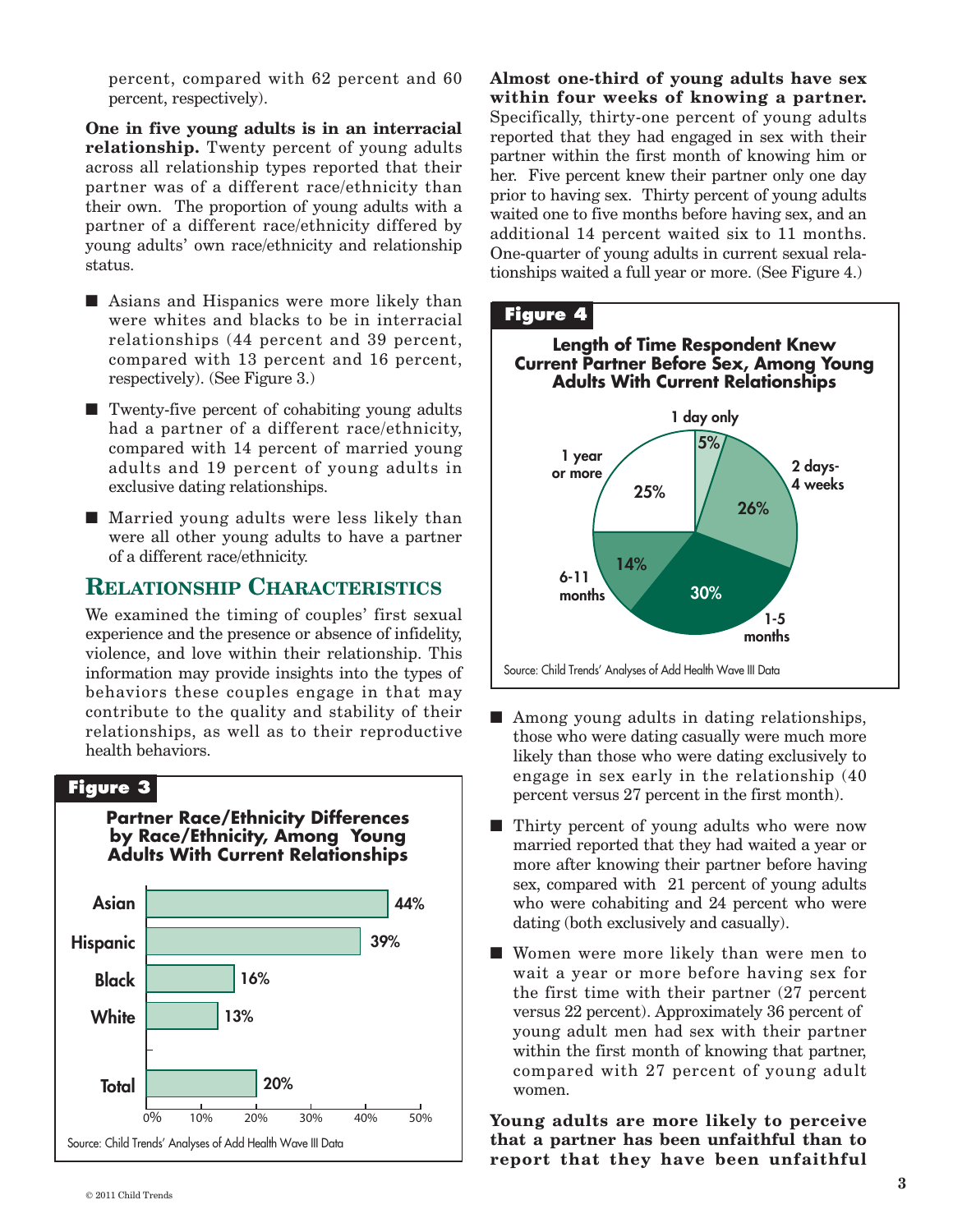**themselves, with important differences across relationship type and race/ethnicity.** Approximately 14 percent of all young adults thought that their partner had had other sexual partners during their relationship, whereas less than 8 percent of respondents said that they themselves had had sex with someone other than their partner at some point during their current relationship.

- Young adults who were dating casually (28 percent) were more than twice as likely as were those who were married (13 percent), cohabiting (13 percent), or dating exclusively (11 percent) to report that their partner had had other sexual partners during the relationship. (See Figure 5.)
- Young adults who were dating casually were also more likely than were young adults in other types of relationships to report that *they* had had sex with someone other than their current partner during the relationship (18 percent versus 6 percent of young adults who were dating exclusively and 7 percent of young adults who were married or cohabiting). (See Figure 5.)
- Nearly 18 percent of black young adults thought that their partner had had another sexual partner, compared with 12 percent of Hispanic and 13 percent of white young adults. Black young adults were also more than twice as likely as were white, Hispanic, and Asian young adults to report that they themselves had had sex with someone other than their partner during the relationship (16 percent versus 6 percent for each, respectively).

### **Figure 5**



**Young adult relationships are characterized by relatively high levels of violence.** Previous research has shown that rates of physical aggression in intimate relationships are highest among younger couples.<sup>17,20</sup> Moreover, concerns about the prevalence of violence in young adult relationships have grown in recent years. These findings and concerns underscore the need to deepen understanding about the types of violence perpetrated in these relationships and the characteristics associated with it. This knowledge, in turn, may help to inform prevention and intervention efforts aimed at reducing relationship violence within young adult relationships and, ultimately, at improving partners' sexual decision-making power and reproductive health.

The Add Health survey provided information on different types of relationship violence, ranging from threatening/throwing/pushing/shoving to slapping/hitting/kicking to inflicting even more serious injury. Respondents reported whether they or their partner instigated these types of violence in the relationship. The Add Health survey also asked respondents to report whether they or their partner had ever insisted on having sex or had forced the other partner to do so when unwilling.

- Twenty-six percent of young adults reported that they experienced violence in their current relationship—either violence that they perpetrated or violence that their partner perpetrated.
- In terms of the type of violence experienced, 22 percent of young adults reported that they had experienced threats, throwing things, or pushing and shoving. Ten percent of respondents reported that they had experienced slapping and kicking, and 7 percent reported that either they or their partner had been injured. (See Figure 6.)
- When considering sexual insistence within young adult relationships, 8 percent of respondents reported that their partner insisted or made them have sex when they did not want to do so. Three percent reported that they had insisted on sex when their partner did not want to have sex. (See Figure 6.)

**Although research finds that violence occurs in all types of relationships, it is less likely to be experienced in dating relationships than it is in cohabiting and married relationships.** Thirty percent of married young adults and 32 percent of cohabiting young adults reported violence in their relationships, compared with 19 percent of young adults in exclusive dating relationships and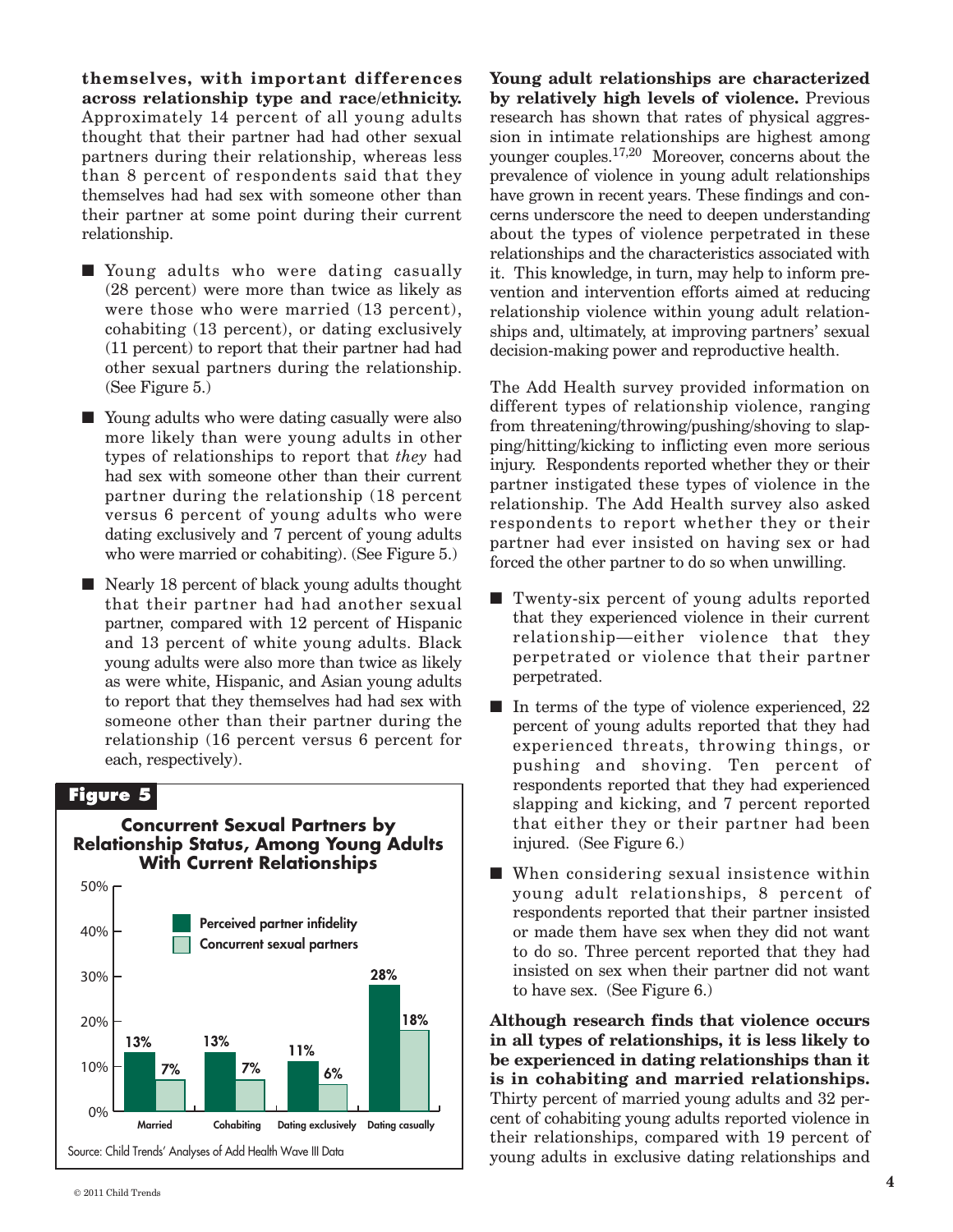

25 percent of young adults in casual dating relationships.

#### **Reports of relationship violence and sexual insistence also differ by gender and race.**

- More young adult women (29 percent) than young adult men (22 percent) reported any violence in their current relationships. <sup>b</sup> A slightly greater proportion of women than of men also reported that their partner insisted on having sex when they did not want to (9 percent versus 6 percent).
- White young adults were less likely than were their black and Hispanic counterparts to report violence in their relationships (23 percent versus 33 percent and 32 percent, respectively). Fewer white respondents than black respondents reported that they had insisted that their partner have sex when they did want not want to  $(3$  percent versus 5 percent).

**Young adult relationships also show positive dimensions.** For example, the Add Health survey asked respondents how much love they had for their partner and how much love they thought their partner had for them. Most young adults reported that they have a lot of love for their partner and feel that their partner has a lot of love for them, although feelings of love in young adult relationships differ by the level of commitment in those relationships.

■ Overall, married and cohabiting young adults and young adults in exclusive dating relationships reported high levels of love in their relationships (90 percent, 88 percent, and 84 percent, respectively). However, only 33 percent of young adults in casual dating relationships reported sharing a lot of love with their partner. (See Figure 7.)



#### **The proportion of young adults who report a lot of love in their relationship also differs by gender and race/ethnicity.**

- Women (84 percent) were more likely than were men (79 percent) to report that they had a mutually loving relationship.
- White respondents were more likely than were black and Hispanic respondents to report a lot of love in their relationships, with black young adults being the least likely to report having a lot of love in their relationships (72 percent among black young adults versus 84 percent among white young adults, 85 percent among Asian young adults, and 79 percent among Hispanic young adults).

## **CONTRACEPTIVE USE IN YOUNG ADULT RELATIONSHIPS**

The relationship characteristics described in the section above may influence young adults' choices

bWomen were more likely to report that they were violent to their partner (23 percent) than were men (17 percent). Some research suggests that this may be due to culturally and gender specific definitions of abuse. For example, measures of slapping, pushing, and throwing objects may not be considered abusive by some men and women. 10,21,24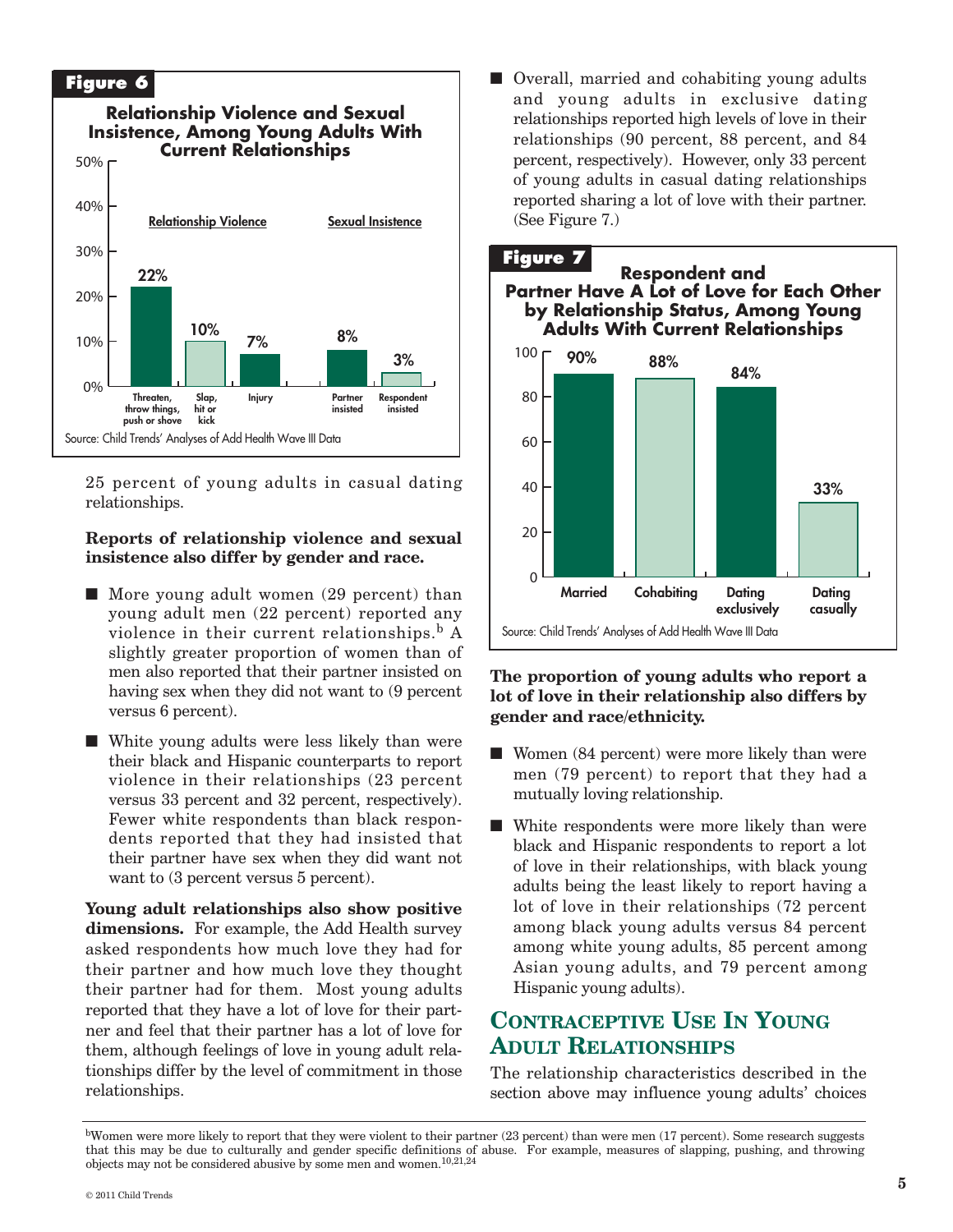and decisions related to reproductive health and family formation behaviors. Understanding patterns of condom and contraceptive use within young adult relationships may provide insights that can lead to new or better ways to reduce high rates of STDs and unintended births among young adults.

**Most young adults are using some form of contraception, although less than one-half of married, cohabiting, and exclusively dating young adults used condoms the last time that they had sex.** Two-thirds of young adults (68 percent) reported using some method of contraception the last time that they had sex, including 34 percent who used condoms.

- Married young adults were the least likely to use any form of contraception (55 percent) and young adults in exclusive dating relationships were the most likely to use contraception (79 percent). (See Figure 8.)
- Slightly more than one-half (52 percent) of young adults in casual dating relationships reported using a condom at the last sexual experience. This proportion was higher than the proportion of condom use among young adults in any other types of relationships (44 percent among young adults in exclusive dating relationships, 28 percent among cohabiting young adults, and 20 percent among married young adults). (See Figure 8.)

**Patterns of condom and contraceptive use among young adults differ by gender and race/ethnicity.** Accordingly, young adult men were more likely than were young adult women to report that a condom was used at the last sexual experience, and white young adults were the most likely to report using contraception overall, but the least likely to report using condoms.

- Thirty-eight percent of young adult men reported using a condom the last time that they had sex with their partner, compared with 32 percent of female young adults reporting that a condom was used.
- Seventy-one percent of white young adults reported the use of any form of contraception the last time that they had sex, compared with 62 percent of black young adults and 60 percent of Hispanic young adults. However, only 31 percent of white young adults reported using a condom as their contraceptive method of choice, compared with 48 percent of black respondents, 37 percent of Hispanic respondents, and 42 percent of Asian respondents.

#### **Figure 8**

## **Contraceptive Use at Last Sex by Relationship Status, Among Young Adults With Current Relationships**



## **SUMMARY AND DISCUSSION**

This *Research Brief* has examined characteristics of young adult relationships and partners, some of which indicate that these relationships are positive and healthy, and others indicating more negative dimensions that raise concerns. To explore these issues, we drew on national survey data. Four major themes have emerged from our analyses of these data:

**■ Young adults are in diverse types of relationships.** Four in ten young adults aged 18 to 25 in our study sample were married or cohabiting, one-third were dating exclusively or casually, and 25 percent of young adults were not in any relationship. Although most young adults had partners within three years of their own age, 40 percent of young adult women had an older partner and 15 percent of young adult men had a younger partner. While most adult relationships include an age gap of about two years, age differences between partners provide additional information about the context in which fertility and relationship decisions are made. Research finds lower condom use and less contraceptive use and consistency when women have older sexual partners, which may be due, in part, to unequal power dynamics in these relationships.<sup>5,7</sup>

Approximately 20 percent of young adults in our study sample had a partner who was of a different race/ethnicity. This proportion was even higher among Asians and Hispanics, and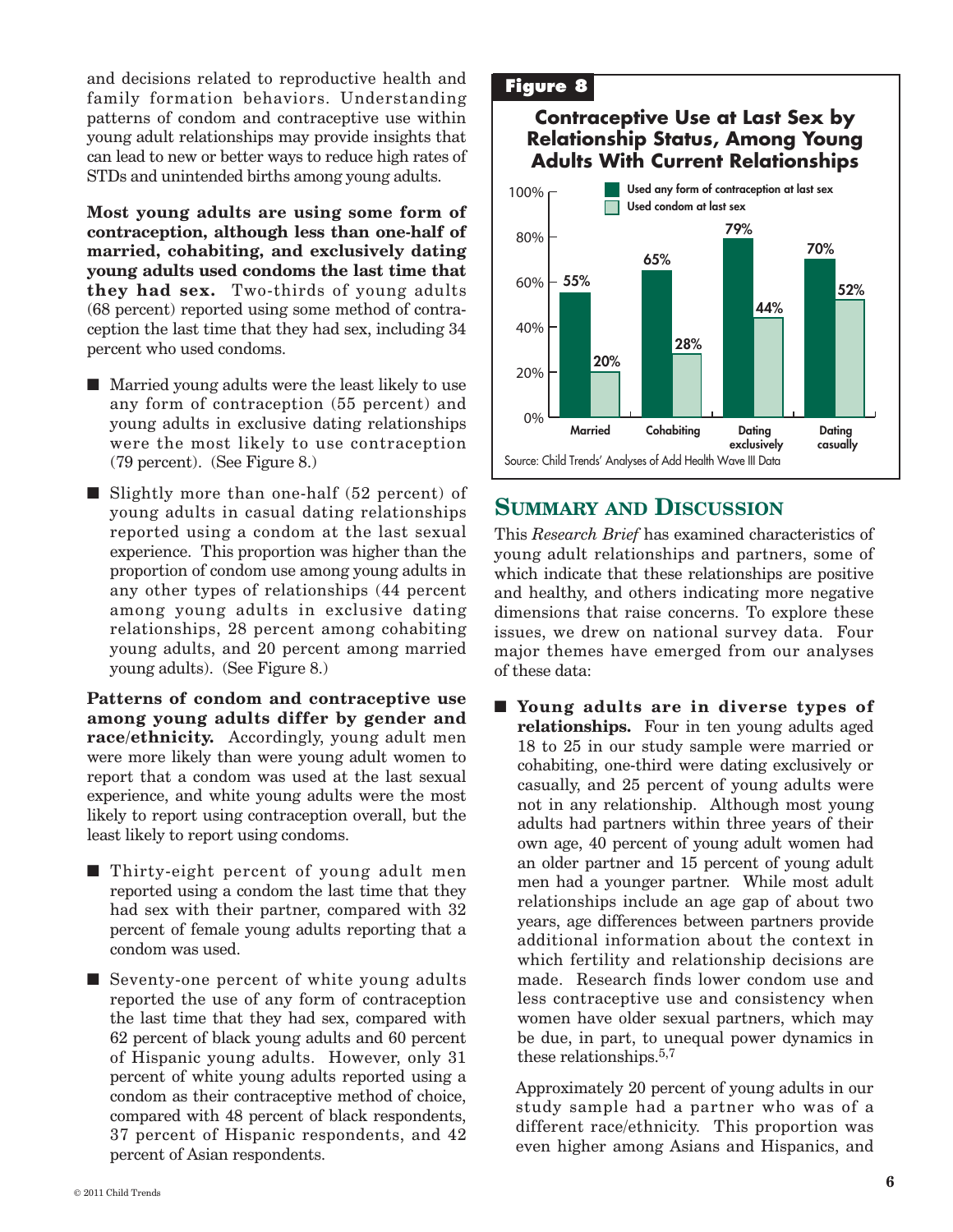among young adults in cohabiting relationships. Recent research suggests that there may be growing dissimilarities and diversity among young adult couples, including increases in interracial relationships. <sup>15</sup> At the same time, some evidence suggests that young adults are more likely to date or live with a partner of a different racial or ethnic background than their own than to marry that person. <sup>9</sup> The reason for this pattern may be that cohabitation and dating tend to be more short term, which may make it easier for people to avoid any social pressures associated with interracial relationships, especially marriages. 9

The relationships of young adults also show diversity in terms of the length of time that they knew their current partners before having sex with them, with durations ranging from one day (5 percent of young adults) to one year or more (25 percent of young adults). Almost a full third (31 percent) of young adults in sexual relationships had sex with their current partner within one month of knowing them. Some research finds that knowing a sexual partner for a shorter period of time before having sex may result in less communication between partners and less birth control planning within the relationship, resulting in a lower likelihood of using contraception. 18

**■ The majority of young adults are in mutually loving relationships.** The finding that the vast majority of young adults who are married, cohabiting, and in exclusive dating relationships reported that they and their partner had a lot of love for each other supports prior research showing that most young adults view love, commitment, and fidelity as very important elements for a successful relationship. <sup>19</sup> Further, more than 90 percent of young adults in our study sample who were married, cohabiting, and in exclusive dating relationships reported that they and their current partners were faithful to each other. The apparent racial/ethnic differences in reported feelings of love and fidelity may be due to the fact that a significantly greater proportion of black young adults were in casual dating relationships, where levels of commitment may be low and having concurrent sexual partners may not be viewed as infidelity.

■ **However, some young adult relationships have negative dimensions, including physical violence and sexual insistence.** One-quarter of young adults in our study

sample reported that they had experienced violence in their relationships (perpetrated by either the respondent or his or her partner) and 8 percent reported that their partner had insisted that they have sex when they did not want to do so. Further, 3 percent of respondents admitted to insisting that their partner have sex when she (or he) did not want to do so. These findings suggest that relationship violence and sexual insistence in young adult relationships may be reciprocal, as indicated by previous research. 13,23 This reciprocity underscores the importance of working with both partners to understand conflict within relationships and when and how it may escalate into violence.<sup>23</sup> The finding that violence is less likely to be experienced in dating relationships than it is in cohabiting or married relationships has been found in other studies,<sup>2,16</sup> which suggest that it is due, in part, to the residential nature and longer duration of cohabiting and married relationships, resulting in greater exposure to the risk of violence. Some studies also suggest that violence increases in relationships as they become more serious and when feelings of love are stronger. 2

**■ A large proportion of young adults used some form of contraception the last time that they had sex with their partner, but a substantial proportion of young adult couples remain at risk for STDs due to lower levels of condom use.** Rates of condom use and contraceptive use were highest among young adults in our study sample who were in less committed relationships (e.g., dating exclusively and dating casually). However, nearly one-half of young adults who were in casual dating relationships remain at risk for acquiring an STD because they did not use condoms, and nearly one-third of all young adults were not using any form of contraception to protect against STDs or pregnancy. Young adults who are not using condoms, and report infidelity in their relationships, may be at an even greater risk for acquiring an STD and having or fathering a baby.

These findings demonstrate the need for programs aimed at reducing rates of STD transmission and unintended pregnancies by improving contraceptive knowledge, access, and use among young adults. However, most existing pregnancy and STD prevention efforts have focused on the middle school and high school years, and very few evaluated pregnancy prevention programs target young adults. 14